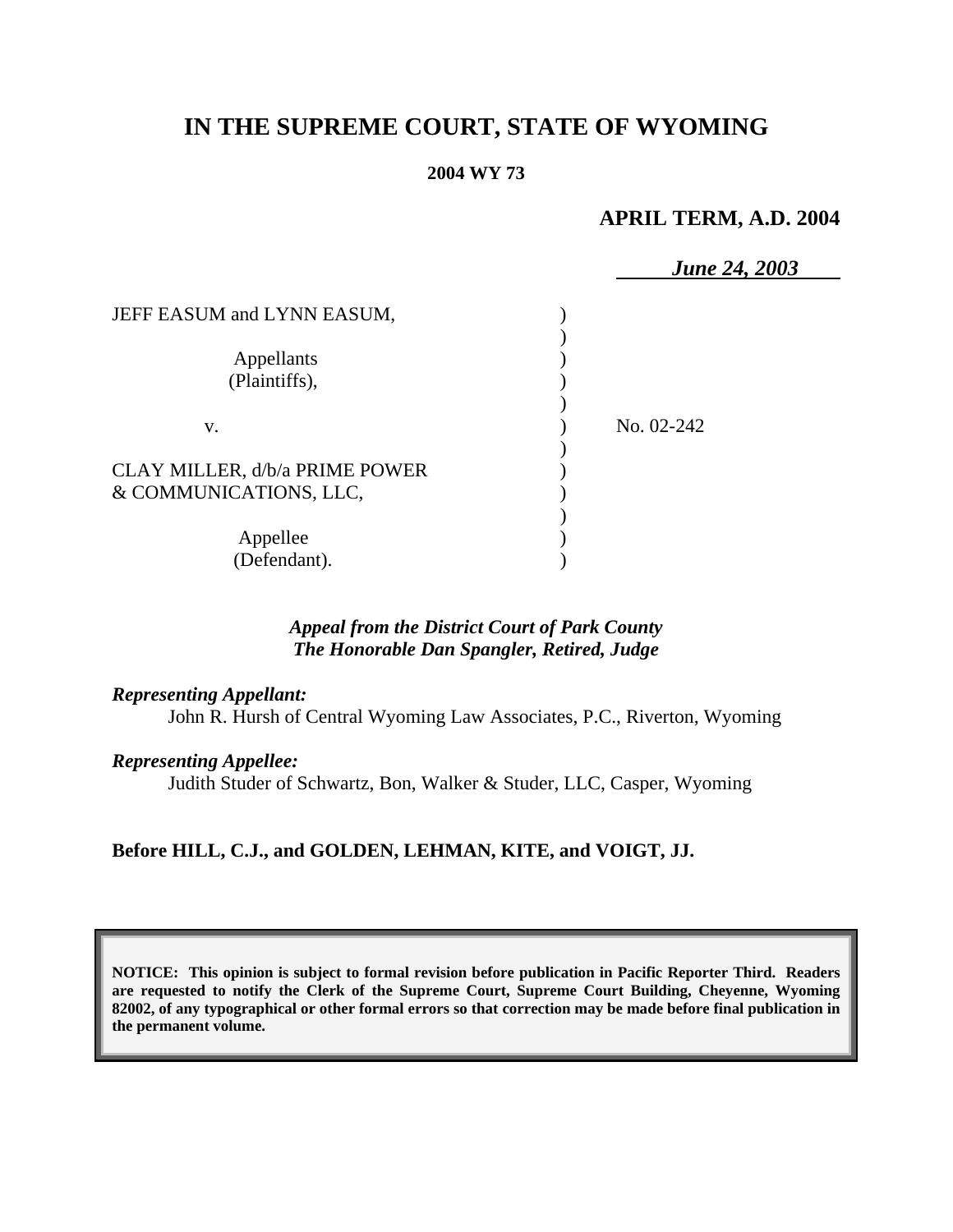## **GOLDEN**, Justice.

[¶1] The primary issue in this appeal is the reliability of the differential diagnosis technique for determining general and specific causation in a general negligence action. Differential diagnosis determined that the severe illness suffered by Appellant Jeff Easum (Easum) was caused by numerous electrical shocks that he received while working on his family-owned dairy. In a summary judgment ruling, the trial court determined that this particular differential diagnosis was inadmissible because it was unreliable.

[¶2] Easum began suffering severe illness shortly after Appellee Clay Miller's company, Prime Power and Communications, LLC, (Prime Power) replaced a transformer near Easum's family-owned dairy. An unconnected neutral line was determined to be the cause of stray voltage found throughout the dairy that was administering shocks to Easum as he worked at the dairy. After the neutral line was properly connected, the stray voltage and shocks ceased; however, Easum continued to suffer from his symptoms and was ultimately diagnosed with reflex sympathetic dystrophy (RSD) caused by electrical injury. Easum and his wife (Easums) brought suit against Prime Power for personal injury and property damages.

[¶3] Prime Power settled with Easums for property damages; however, it moved for summary judgment on other damages. Easums' suit was dismissed by grant of summary judgment based upon a determination that their expert's testimony regarding specific causation was inadmissible as unreliable. The trial court ruled that the expert's differential diagnosis technique insufficiently satisfied reliability standards because the scientific methodology used to determine that low level electric current could cause RSD was inadequate. We reverse and remand for trial.

## **ISSUES**

[¶4] Easums present the following statement of the issues:

1. Did the trial court err in rejecting the Appellants' treating physician's opinions relating to medical causation resulting from their properly performed differential diagnosis as insufficient to satisfy the reliable scientific methodology requirements of *Daubert v. Merrill Dow Pharmaceuticals*, 509 U.S. 579, 113 S.Ct. 2786, 125 L.Ed.2d 469 (1993) (hereinafter *Daubert*) and *Bunting v. Jamieson*, 984 P.2d 467 (Wy. 1999) (hereinafter *Bunting*).

2. Did the trial court err by redefining medical causation to require general causation based peer reviewed medical literature in addition to the medical causation derived from a differential diagnosis before treating physician testimony will be allowed?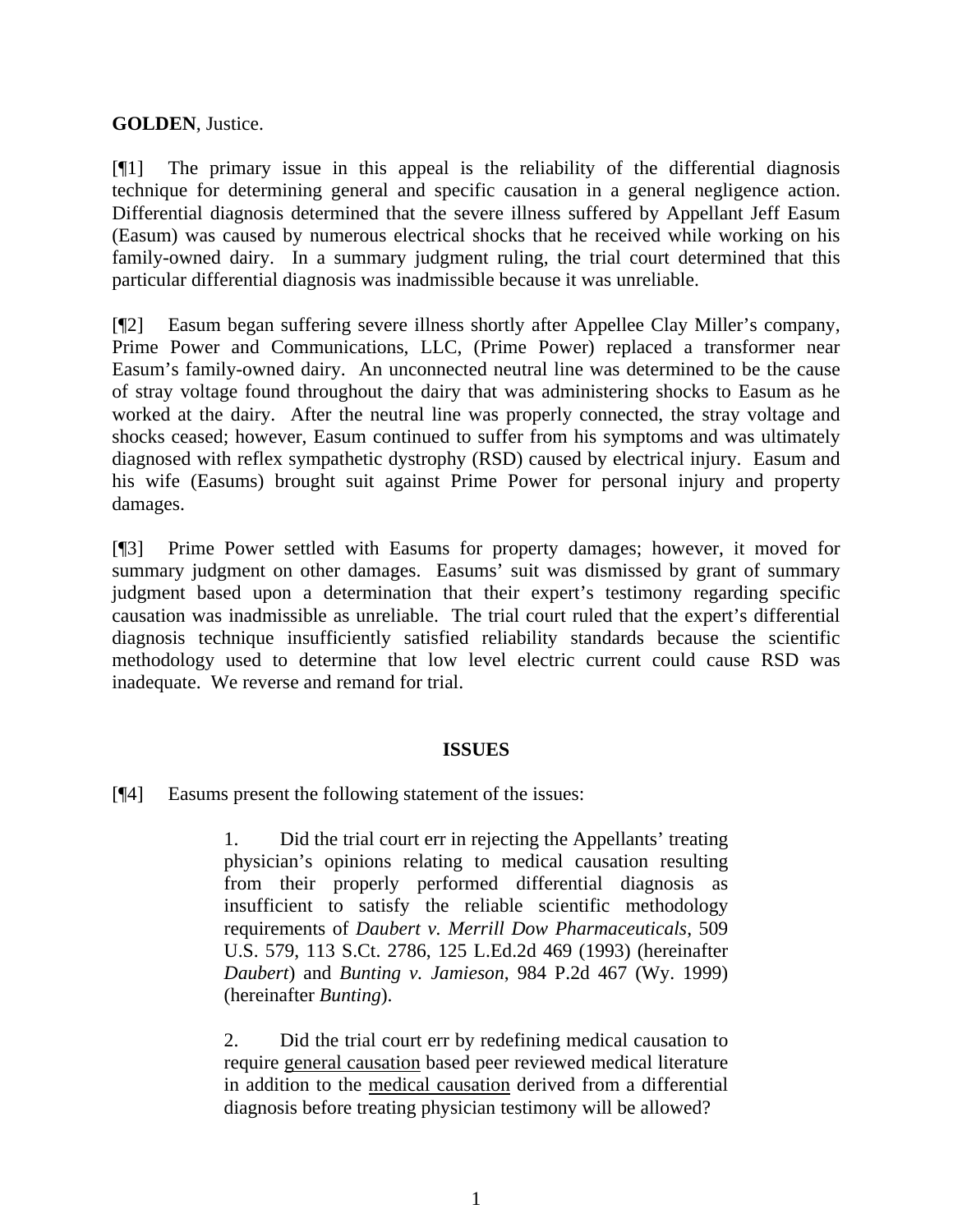3. In a case when the Appellants' treating physicians' opinions on causation were challenged by the Appellee's forensic experts on their credibility and upon the degree or level of electrical exposures required to cause neurological injury, was it proper for the Trial Court to find that there were no disputed material facts for jury determination and enter a Summary Judgment in this matter?

Appellees Miller and Prime Power state the issues as:

1. Did the district court properly grant summary judgment to the defendant on the basis that plaintiffs could not prove that defendant's conduct was the proximate cause of Plaintiff Jeff Easum's injuries?

> (a) Did the district court properly find that plaintiffs' expert opinion that exposure to low levels of electricity causes reflex sympathetic dystrophy ("RSD"), to be based on speculation and contrary to well accepted science?

> (b) Is a medical doctor allowed to testify as to causation based on exposure to electricity when he lacks a basic understanding of the physiological effect of electricity on the human body and such conclusion is not based on sound methodology or good science?

> (c) Is a causation opinion by a medical doctor exempted from the basic requirements of *Daubert v. Merrell Dow Pharmaceuticals*, 509 U.S. 571 (1993) and *Bunting v. Jamieson*, 984 P.2d 467 (Wyo. 1999) when there exists no sound scientific or medical basis as to the cause of his differential diagnosis?

## **FACTS**

[¶5] As required by our standard of review for summary judgment, we view the record, and the reasonable factual inferences drawn from it, in the light most favorable to the Easums as the non-moving party. *Roussalis v. Wyoming Medical Center, Inc.,* 4 P.3d 209, 216 (Wyo. 2000).

[¶6] Easum works and lives at his family-owned dairy. After the dairy decided to upgrade its electrical service, the utility company contracted with Prime Power, a local electrical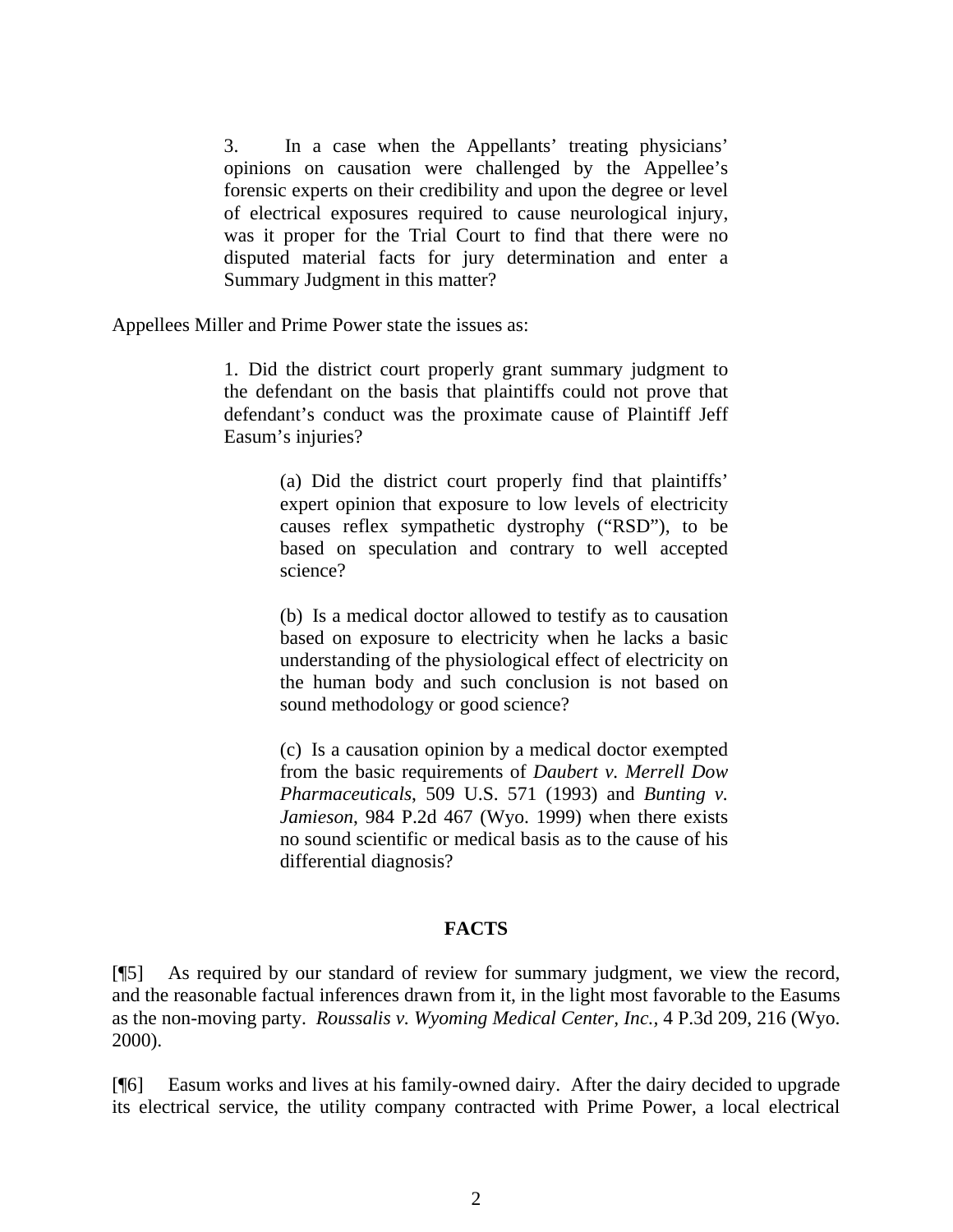contractor, to upgrade the transformer that serviced the dairy. On February 26, 1999, Prime Power performed electrical work and hung a transformer on an electrical pole near the ranch. Prime Power admits failing to connect the neutral line to the transformer. Before that failure was discovered, however, the dairy cattle were observed reacting in a manner consistent with animals receiving electrical shocks, such as not eating, not wanting to return to the barn, and not cooperating. Easum also experienced numerous shocks. On March 16, 1999, another electrical contracting firm began investigating the problem and discovered the failure to connect the neutral wire. Prime Power returned to the ranch and, after that connection was made, no further electrical shocks were experienced by Easum or observed to be affecting cattle.

[¶7] Easum first experienced shocks in the dairy on or about March 1, 1999. Between that date and March 17, 1999, Easum experienced numerous shocks while in the dairy milking stalls, the sinks and the tanks. He received the worst shocks when his hands were in water. On March 12, 1999, Easum developed symptoms of nausea, tremors, headache, and extreme fatigue. His illness caused him to stay home the next day, and his symptoms subsided. He returned to the dairy on March 15, 1999, and was again shocked causing his symptoms to reappear immediately. After the electricians connected the neutral wire, the electric shocks were no longer experienced; however, Easum's symptoms continued and worsened.

[¶8] Before receiving the shocks, thirty-year-old Easum's only known health problem was slightly elevated blood pressure. When his symptoms did not subside, his wife called their family physician, Dr. Wurzel, on March 26, 1999, to discuss whether the effects of electrical shock might be long-term or even permanent. Easum saw Dr. Wurzel on May 21, 1999, and the doctor noted numerous symptoms including fatigue, lack of ambition, tremors, difficulties with fine motor skills, vision blurring, lack of libido, weakness, and increased blood pressure. Later, Easum returned with these symptoms and headaches and swollen, painful hands. Laboratory tests were conducted which indicated some abnormalities. Dr. Wurzel referred Easum to Dr. Norris, a board certified rehabilitative medicine physician and psychiatrist.

[¶9] Dr. Norris noted that these many symptoms occurred after repeated low voltage electrical shocking over a twenty-day period and prepared an extensive medical report. He ordered an EMG and MRI. The EMG returned abnormal, and the MRI indicated a brain cyst. Easum was referred to another specialist who determined that the brain cyst was not causing his symptoms. This specialist also noted that the onset of symptoms occurred soon after exposure to low level electric shocks.

[¶10] Easum was then referred to a rheumatologist, who again did extensive diagnostic testing and was able to rule out rheumatoid arthritis, which had been suspected as the cause of the laboratory test abnormalities. After the extensive reports of these specialists were discussed with the Easums by Dr. Norris and Dr. Wurzel, Easum was referred to Dr. Hooshmand, a neurologist in Florida, specializing in electrical injury type cases. Dr. Hooshmand has identified electrical injury in thirteen other dairy farmers from different parts of the country suffering similar symptoms as Easum and concluded in all that "stray voltage" was the cause of their medical condition.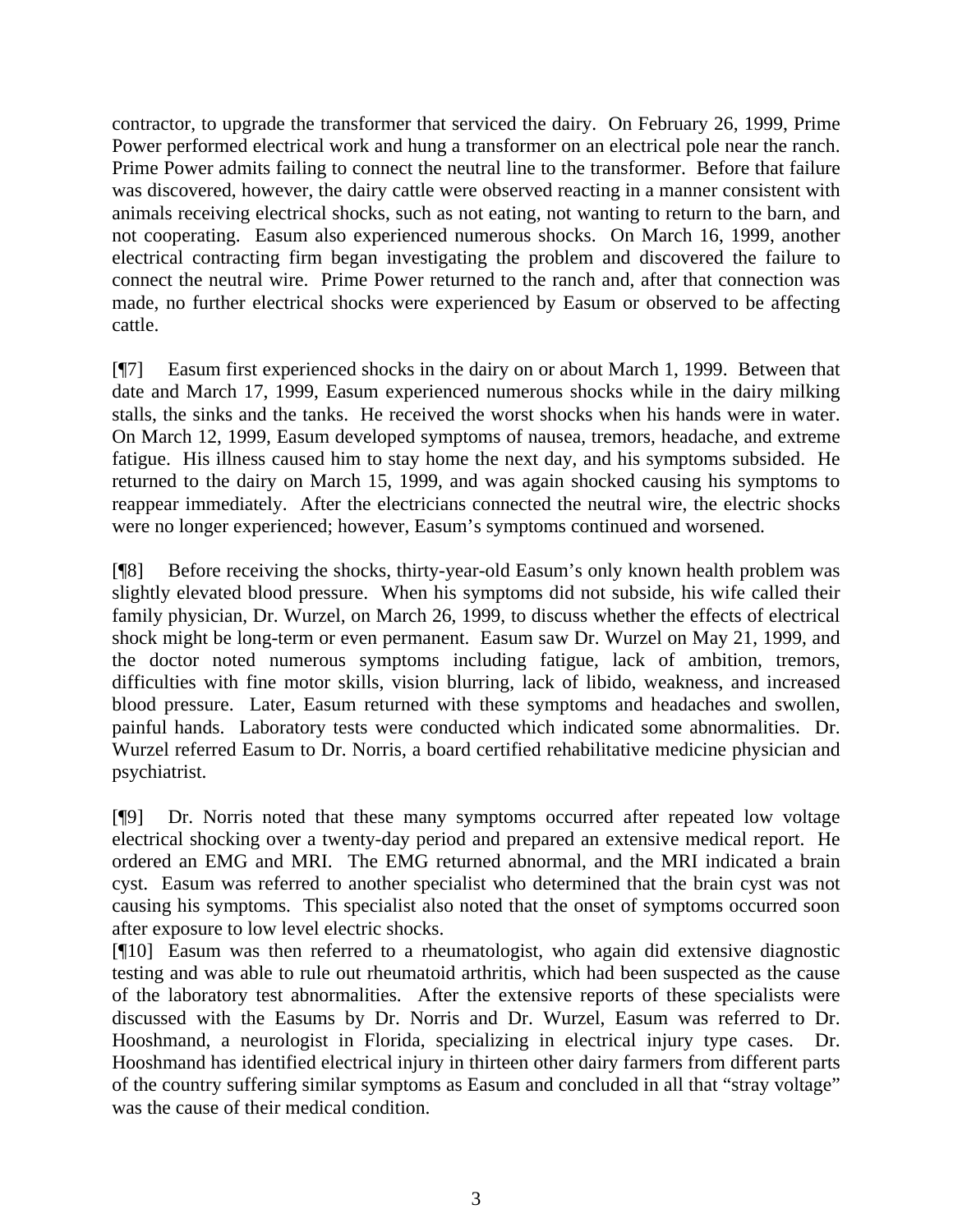[¶11] Under the direction of Dr. Hooshmand, Easum underwent fourteen days of extensive diagnostic testing, including qualitative sensory testing, infrared thermography imaging on two occasions, electroencephlography tests, visual evolved response tests, brain mapping tests, brain stem evoke response tests and neuropsychometric testing. The electroencephlogram test was abnormal, and another specialist, Dr. Weise, reported it to be consistent with electrical injury. The thermography test was also abnormal and determined consistent with tissue responses to electrical injury. From the use of differential diagnosis technique, Dr. Hooshmand concluded that Easum was suffering from Reflex Sympathetic Dystrophy (RSD) and an immune system dysfunction. Doctors Norris and Wurzel concurred in that diagnosis. Easum was prescribed treatment that is administered and monitored by the latter two doctors and, while he has shown improvement, continues to be afflicted by many of his symptoms.

[¶12] Dr. Hooshmand concluded that the cause of Easum's RSD was his exposure to low levels of electrical current; however, RSD has no known etiology other than heredity and repetitive strain injury. Easum, nevertheless, filed suit against Appellees and presented Dr. Hooshmand as his expert on causation. Appellees moved for summary judgment on the basis that the technique of differential diagnosis is unreliable for determining general causation and contended that this technique was too unreliable to admit regarding the specific causation because it has not been scientifically proved that RSD can result from low levels of electrical current.

[¶13] The trial court determined that the technique of differential diagnosis is reliable only if the remaining cause is one that is scientifically established and then concluded that the basic research had not been conducted in this case. The trial court stated:

> The scientific method consists of 4 steps: gathering information, classifying those data, forming a theory or prediction of behavior, and testing that theory. Dr. Hooshmand skipped the first two steps and arrived at a conclusion based upon the common fallacy in reasoning known as "after this, therefore, because of this."

> Dr. Hooshmand has treated 13 dairy farmers with similar symptoms. Even with this limited sample, there has been no rigorous collection of data. We are not told the medical histories of the patients, the durations and intensities of electrical exposure, the reactions of others who were exposed, and the incidence of this condition among the general population compared to the incidence among dairy farmers or some other group exposed to low levels of electricity.

[¶14] The trial court dismissed Easums' case authority supporting the differential diagnosis as distinguishable either because causation was not an issue in those cases or because the causation diagnosis was supported by medical literature, peer-reviewed articles, clinical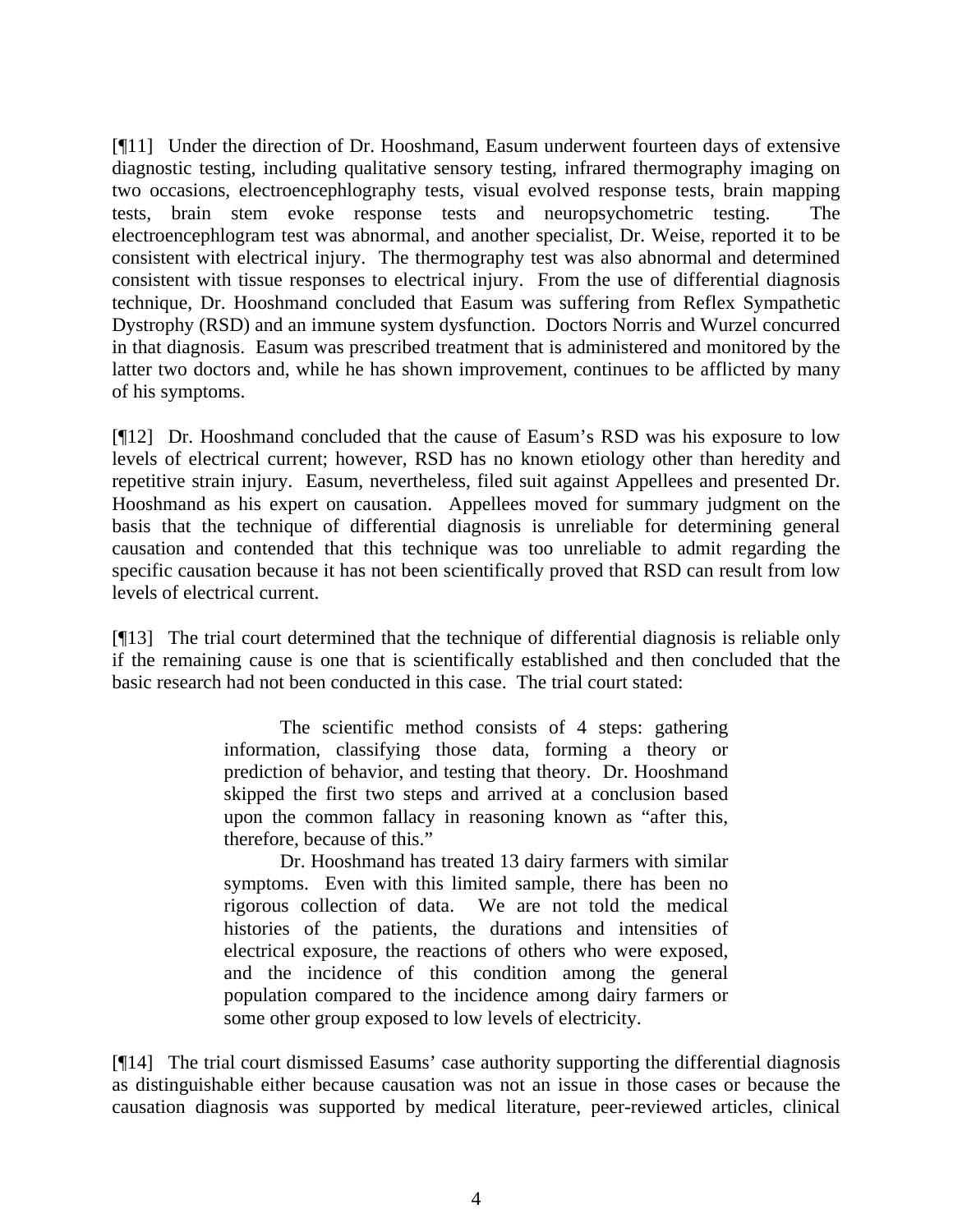trials, and product studies. The trial court concluded that the claim of injury from exposure to low levels of electrical current was not based upon science but was only a matter of speculation. Summary judgment was granted for Appellees, and this appeal followed.

#### **DISCUSSION**

#### **Standard of Review**

[¶15] Summary judgment is appropriate when "the pleadings, depositions, answers to interrogatories, and admissions on file, together with the affidavits, if any, show that there is no genuine issue as to any material fact and that the moving party is entitled to a judgment as a matter of law." *Roussalis,* 4 P.3d at 228. In reviewing a summary judgment, we do not accord any deference to the district court's decisions on issues of law, and we examine de novo the entire record--the parties' submissions of evidence--in the light most favorable to the parties who opposed the motion. *Id*. at 229. We give the Easums "the benefit of every reasonable inference and every doubt," which may be drawn from the materials either supporting or opposing the motion. *Id.* (quoting *Fiscus v. Atlantic Richfield*, 773 P.2d 158, 161 (Wyo. 1989)).

## **Standard for Admission of Expert Opinion**

[¶16] A qualified expert witness may testify about scientific, technical, or specialized knowledge if such testimony will help the jury understand the case. W.R.E. 702. When determining the admissibility of expert testimony, the district court's gatekeeping function requires it to determine whether the methodology or technique used by the expert to reach his conclusions is reliable and, if so, the court must then determine whether the proposed testimony "fits" the facts of the particular case. *Bunting v. Jamieson*, 984 P.2d 467, 471-72 (Wyo. 1999) (citing *Daubert v. Merrell Dow Pharmaceuticals*, *Inc.,* 509 U.S. 579, 591-93, 113 S.Ct. 2786, 2796, 125 L.Ed.2d 469 (1993)).

[¶17] *Daubert* provided a non-exclusive list of four criteria to be used to guide the trial court's assessment of reliability:

> 1) whether the theory or technique in question can be and has been tested;

2) whether it has been subjected to peer review and publication;

3) its known or potential rate of error along with the existence and maintenance of standards controlling the technique's operation; and

4) the degree of acceptance within the relevant scientific community.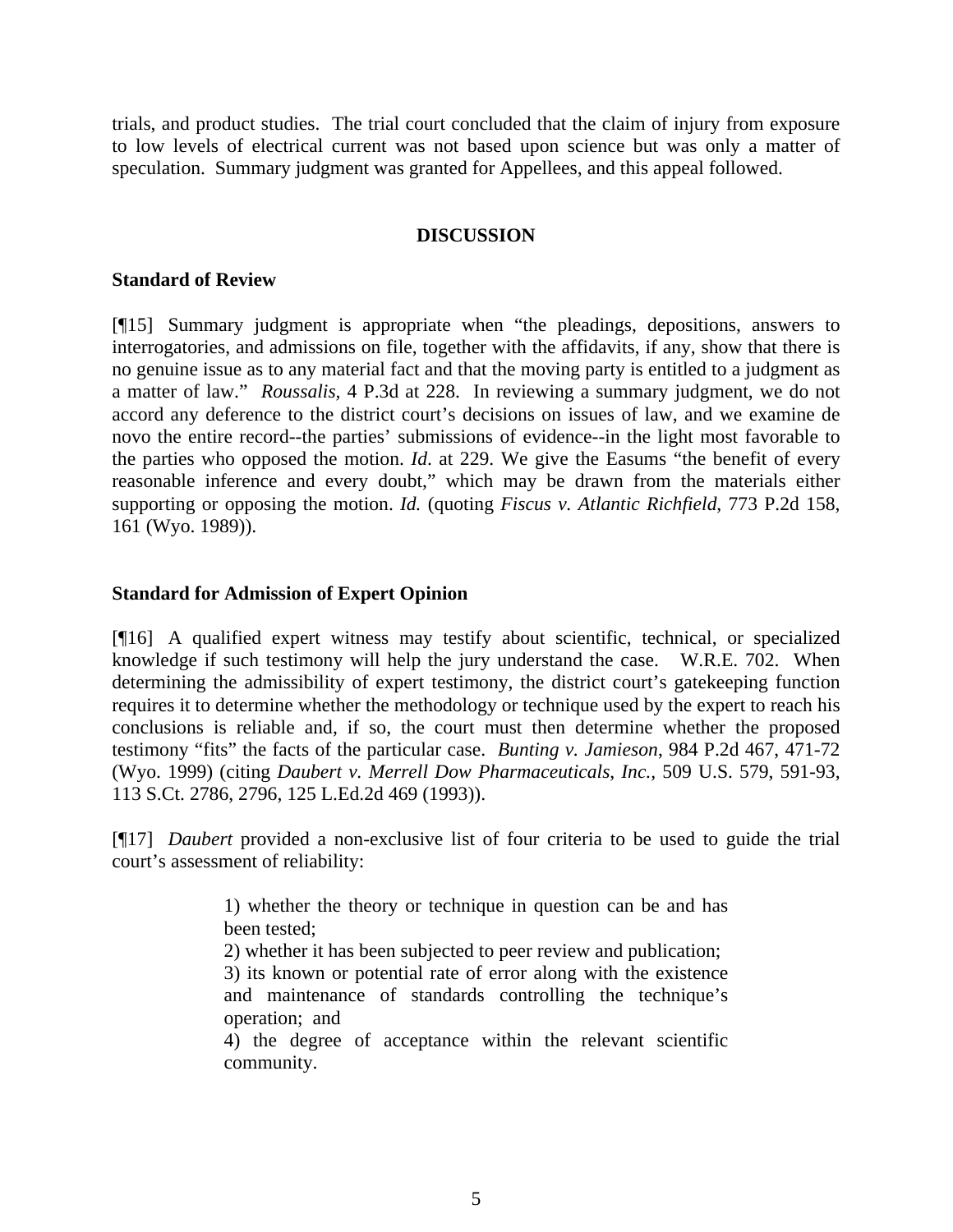*Bunting*, 984 P.2d at 472. Because these criteria cannot be applied in every case, "[t]he initial step in reviewing the admissibility of expert testimony is the determination whether the *Daubert* factors apply to the specific testimony at issue. Where they are reasonable measures of reliability, these factors should be considered." *Id.* at 475.

[¶18] It cannot be overemphasized that methodology should be distinguished from the conclusion of the expert. A trial judge need not and should not determine the scientific validity of the conclusions offered by an expert witness. Rather, to decide admissibility, the trial judge should only consider the soundness of the general scientific principles or reasoning on which the expert relies and the propriety of the methodology applying those principles to the specific facts of the case. *Id*. at 472-73.

[¶19] In *Kumho Tire Co., Ltd. v. Carmichael*, 526 U.S. 137, 119 S.Ct. 1167, 143 L.Ed.2d 238 (1999), the United States Supreme Court further clarified the scope of *Daubert* and discussed additional factors that may be used by a trial court in fulfilling its gatekeeping function. *Bunting,* 984 P.2d at 471. *Bunting* then considered specific factors, including:

> 1) The experience and specialized expertise of the proffered expert; 2) Whether or not that expert is testifying about matters occurring "naturally and directly" out of research conducted independent of litigation; and 3) Any "non-judicial" utilization of the expert methodology in question.

*Id.* at 472 (citing *Ambrosini v. Labarraque,* 101 F.3d 129, 140 (D.C. Cir. 1996); *Daubert*, 43 F.3d 1311, 1317 (9th Cir.) (on remand), *cert. denied*, 516 U.S. 869 (1995); and *In re Paoli R.R. Yard PCB Litigation*, 35 F.3d 717, 742 n.8 (3d Cir. 1994)).

[¶20] The United States Supreme Court favored admission of evidence on the borderline. "Vigorous cross-examination, presentation of contrary evidence, and careful instruction on the burden of proof are the traditional, and appropriate means of attacking shaky but admissible evidence." *Daubert,* 509 U.S. at 596, 113 S.Ct. at 2798. At the same time, the Court recognized the significant difference between "the quest for truth in the courtroom and the quest for truth in the laboratory." *Id.* at 596-97*,* 113 S.Ct. at 2798. Scientific inquiry must necessarily be broad and far-reaching, with the reliability of theories under continuous study and revision. Resolution of a legal dispute, on the other hand, involves binding, final judgments that cannot be based on conjecture. Consequently, there may well be "authentic insights and innovations" of science that are nonetheless inadmissible in a court of law. *Id.* at 597, 113 S.Ct. at 2798-99.

[¶21] We review de novo the question whether the district court performed its gatekeeper role and applied the proper legal standard in admitting or excluding an expert's testimony. We then review for an abuse of discretion a district court's decision to admit or reject expert testimony. *Seivewright v. State*, 7 P.3d 24, 29 (Wyo. 2000); *Springfield v. State*, 860 P.2d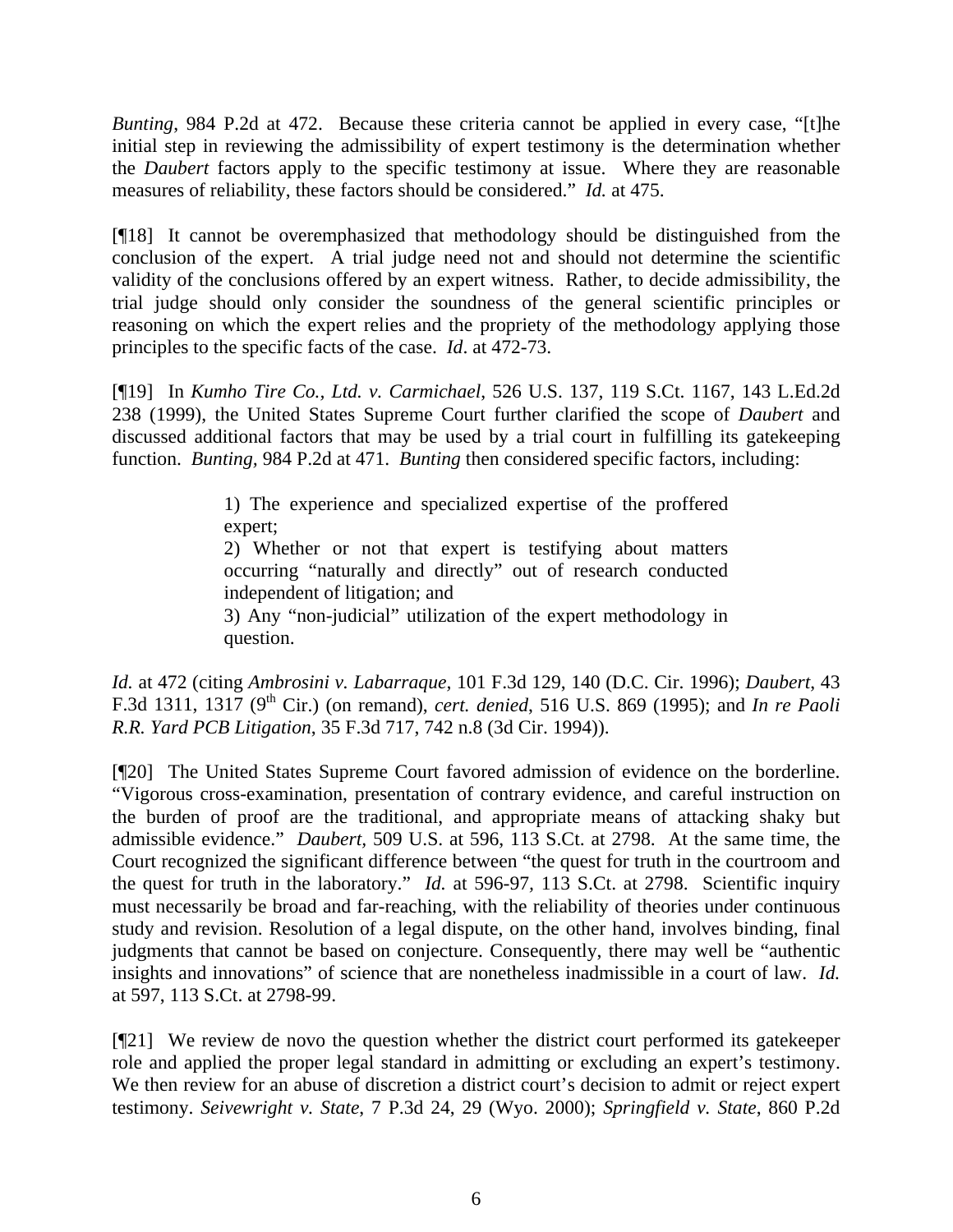435, 438-39 (Wyo. 1993); *Betzle v. State*, 847 P.2d 1010, 1022 (Wyo. 1993). We agree with *Kumho Tire Co.* that the trial court's broad discretion applies both in deciding how to assess an expert's reliability, including what procedures to use in making that assessment, as well as in making the ultimate determination of reliability. *Kumho Tire Co.*, 526 U.S. at 152, 119 S.Ct. at 1176. Accordingly, we will not disturb the district court's ruling unless it has failed to exercise sound judgment with regard to what is right under the circumstances or has acted arbitrarily or capriciously. *Vaughn v. State*, 962 P.2d 149, 151 (Wyo. 1998).

# **Electrical Current**

 $\overline{a}$ 

[¶22] Creating an electric circuit is a function of force which is measured in voltage, current which is measured in amperes, and resistance which is measured in ohms.<sup>1</sup> Simply stated, electricity involves the flow of energy (electrons) along the path of least resistance toward a natural ground. *See Schlader v. Interstate Power Co.,* 591 N.W.2d 10, 12 (Iowa 1999); *see also* W.B. Saunders, Nave & Nave *Physics For the Health Sciences*, *Electric Shock Hazards* ch. 14 (3d ed. 1985). All objects are either resistors or conductors. The electric current is the most important physiological variable for determining the severity of an electric shock. However, this current is in turn determined by the driving voltage and the resistance of the path that the current follows through the body. A voltage that produces only a mild tingling sensation under one circumstance can be a lethal shock hazard under other conditions. This uncertainty is caused because although the skin acts as a natural resistor to flow, *i.e*., normal skin has a resistance of 25,000 ohms and calloused skin has a resistance of 2,000,000 ohms, wet skin has a resistance of only 1,500 ohms. One hundred and twenty volts delivered to a calloused finger would probably cause a tingling sensation, that voltage delivered to dry skin would cause a painful shock, but that same voltage to wet skin could prove to be a lethal shock. *Id.*

[¶23] The record shows that when electricians measured voltage in the areas where Easum was working, their readings were consistently between thirty and fifty volts, with the highest reading at sixty-seven volts. The resistance is unknown as is the level of current; however, Easum stood in water and placed his hands in water so presumably resistance was low. As we have already seen, the margin between a minor shock with no effect and electrocution is very narrow. The issue of stray voltage in connection with dairies and the effect on dairy herds is not new to courts and is explained as follows:

> All electricity leaving an electrical substation must return to that substation in order to complete a circuit. Unless that circuit is completed, electricity will not flow. The current leaves the

<sup>&</sup>lt;sup>1</sup> "The word 'amp' is a household word. A French physicist named Andre Ampere (1775-1836) is credited with describing the flow of electrical current; his name became attached to the description of electrical flow and the word 'ampere' is the standard measure of electric current everywhere. An ampere is equivalent to a flow of one coulomb per second or to the steady current produced by one **volt** applied across a resistance of one **ohm** (Webster's 7th New Collegiate Dictionary, 1967)." *Amp, Inc. v. Foy,* 379 F.Supp. 105, 108 (W.D.N.C. 1974) (emphasis added).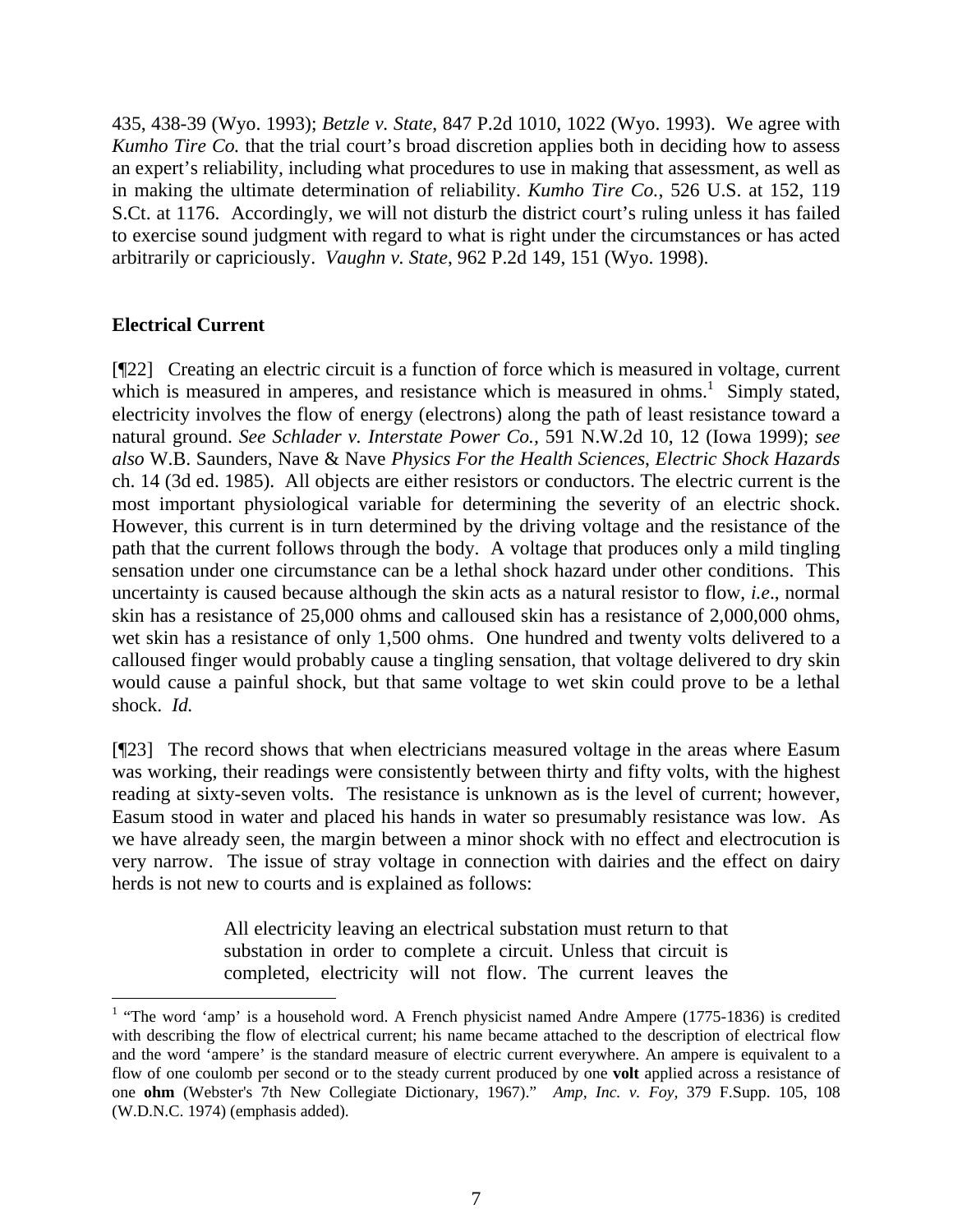substation on a high voltage line which eventually connects to some electrical 'appliance.' After exiting the 'appliance' that current must return to the substation. The neutral-grounded network provides the returning current two choices. Either it can return via the neutral line, which accounts for the second wire on our electrical poles, or it can return through the ground. These two pathways comprise the grounded-neutral network. Electricity flows through the path of lowest resistance. If there exists more resistance in the neutral line than in the ground, the current will flow through the ground to return to the substation. Neutral-to-earth voltage or stray voltage will occur when current moves from either the neutral line to the ground or from the ground to the neutral line. It uses a cow as a pathway if that animal happens to bridge the gap between the two. A cow's hooves provide an excellent contact to the earth while standing on wet concrete or mud, while at the same time the cow is contacting the grounded-neutral system consisting of items such as metal stanchions, stalls, feeders, milkers, and waterers. The current simply uses the cow as a pathway in its eventual return to the substation. Apparently very slight voltages can affect cattle. Evidence [has] suggested anything greater than one volt can be catastrophic to a dairy farm.

*Kaech v. Lewis County Public Util. Dist.,* 23 P.3d 529, 533 n.3 (Wash. App. 2001).

## **Reflex Sympathetic Dystrophy**

[¶24] Reflex sympathetic dystrophy was first described by medical authorities in 1864 and, until recently, was considered a disorder of the sympathetic nervous system. This network of nerves, located alongside the spinal cord, controls certain functions in our bodies, such as the opening and closing of blood vessels and sweat glands. The disorder is difficult to diagnose because it has many variations, often follows minor injury, and evolves and spreads over time. The disorder is unique in that it simultaneously affects the nerves, skin, muscles, blood vessels, and bones and is characterized by a devastating amount of pain, swelling, discoloration, and stiffness. Robert J. Schwartzman, M.D., *New Treatments for Reflex Sympathetic Dystrophy*, New Eng. J. Med., Vol. 343, No. 9 (Aug. 31, 2000).

[¶25] A new name, the complex regional pain syndrome, is gaining recognition because the role of the sympathetic nervous system in many aspects of the illness is not clear, and dystrophy may not occur in all patients. The two types of complex regional pain syndrome are distinguished by whether a definable nerve injury is present. In the early stages of reflex sympathetic dystrophy, the pain is more severe than would be expected for the degree of tissue damage, and the pain spreads progressively from a nerve to a regional distribution. The cause of RSD is unknown. As the illness evolves, pain becomes intense and chronic; nails,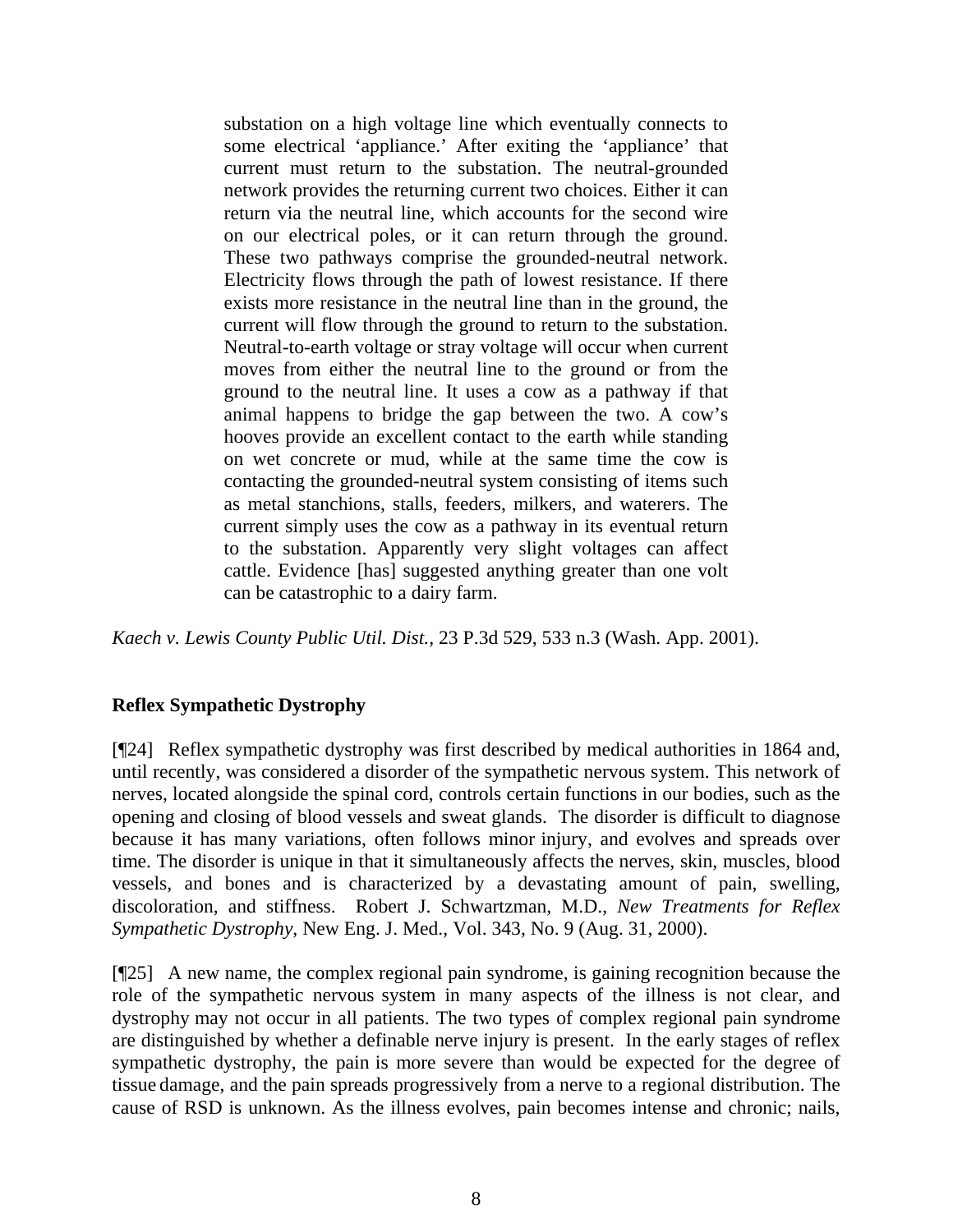hair, skin and bone change; and weakness, swelling, tremors, sleep disruptions, anxiety and depression may be experienced. *Id.*

# **Differential Diagnosis**

 $\overline{a}$ 

[¶26] Dr. Hooshmand presented a medical opinion that Easum's condition was caused by receiving a significant number of electrical shocks over a sustained period of time. Dr. Hooshmand's research in this case was not "conducted independent of the litigation," and was developed "expressly for purposes of testifying." Also, his research was not "subjected to normal scientific scrutiny through peer review and publication." Ordinarily, these *Daubert* factors would indicate unreliability unless good reason existed to explain the absence of independence, peer review and publication. *Clausen v. M/V New Carissa,* 339 F.3d 1049, 1056 ( $9<sup>th</sup>$  Cir. 2003). In the case of Dr. Hooshmand, the trial court found it significant that his causation diagnosis was unsupported by medical literature, peer-reviewed articles, clinical trials, and product studies.

[¶27] Here, medical ethical rules do not permit conducting clinical testing that administers low levels of sustained electrical current to humans to see if RSD results. Dr. Hooshmand examined and treated a patient complaining of symptoms consistent with RSD following sustained exposure to electric shock and, later, that patient filed suit. Similarly, there may exist good reason why an expert's research may not have been published. *Id.* In this case, the apparent reason is that Dr. Hooshmand's research involving the phenomenon of electrical injury to dairy farmers is both recent and singular.

[¶28] In the absence of these reliability factors, an expert may use an objective source to show that the scientific evidence method has been followed by at least a recognized minority of experts in their field. *Id.* Objective sources may include "a learned treatise, the policy statement of a professional association, a published article in a reputable scientific journal or the like." *Id.* Here, Dr. Hooshmand followed a differential diagnosis method to determine the cause of Easum's condition.

[¶29] "'Differential diagnosis' refers to the process by which a physician 'rules in' all scientifically plausible causes of the plaintiff's injury. The physician then 'rules out' the least plausible causes of injury until the most likely cause remains. The remaining cause is the expert's conclusion."<sup>2</sup> *Hollander v. Sandoz Pharmaceuticals,* 289 F.3d 1193, 1209 (10<sup>th</sup>) Cir. 2002) (citation omitted). The Fourth Circuit describes it this way:

> Differential diagnosis, or differential etiology, is a standard scientific technique of identifying the cause of a medical

 $2$  This definition was provided in the context of a product liability claim. The federal courts appear to be in dispute whether the "rule in before rule out" method applies in all types of claims and some apply the rule differently depending on whether the claim is products liability, toxic torts, or general negligence. *Hollander*, 289 F.3d at 1210.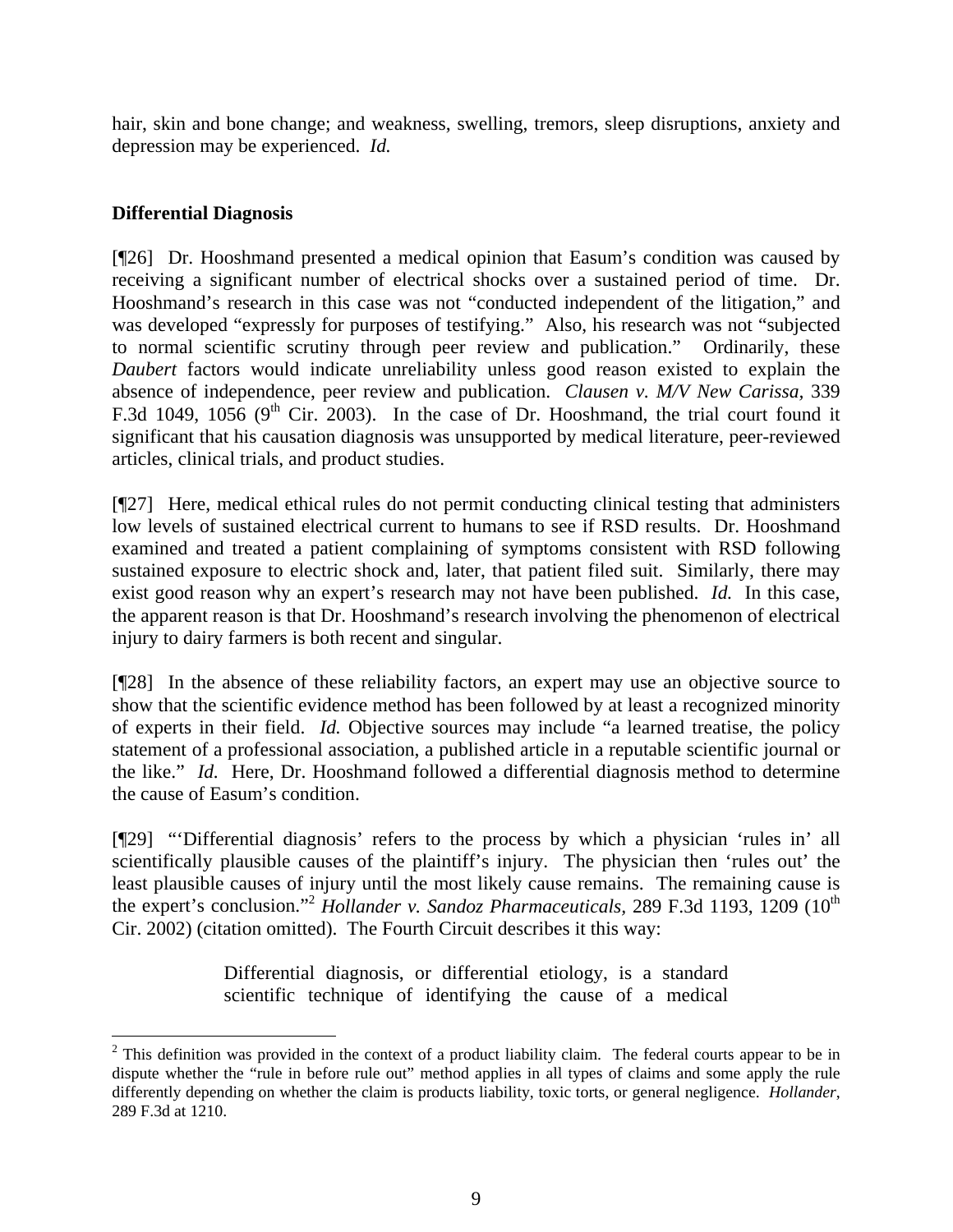problem by eliminating the likely causes until the most probable one is isolated. A reliable differential diagnosis typically, though not invariably, is performed after physical examinations, the taking of medical histories, and the review of clinical tests, including laboratory tests, and generally is accomplished by determining the possible causes for the patient's symptoms and then eliminating each of these potential causes until reaching one that cannot be ruled out or determining which of those that cannot be excluded is the most likely.

*Westberry v. Gislaved Gummi AB, 178 F.3d 257, 262 (4<sup>th</sup> Cir. 1999) (internal quotation* marks omitted). Most physicians use the term differential diagnosis to describe the process of determining which of several diseases is causing a patient's symptoms while courts use the term more generally to describe the process by which causes of the patient's condition are identified. *Clausen*, 339 F.3d at 1057 n.4; *see, e.g., Westberry*, 178 F.3d at 262.

[¶30] In general terms, the reliability of differential diagnoses is easily resolved. "Most circuits have held that a reliable differential diagnosis satisfies *Daubert* and provides a valid foundation for admitting an expert opinion. The circuits reason that a differential diagnosis is a tested methodology, has been subjected to peer review/publication, does not frequently lead to incorrect results, and is generally accepted in the medical community." *Turner v. Iowa Fire Equip. Co., 229 F.3d 1202, 1208 (8<sup>th</sup> Cir. 2000); see Westberry, 178 F.3d at 262-*63. Physicians routinely determine medical causation by this technique, and we have previously determined that the technique of differential diagnosis for establishing causation can be reliable under *Daubert. See Reichert v. Phipps,* 2004 WY 7, ¶18, 84 P.3d 353, ¶18 (Wyo. 2004).

[¶31] Although courts have reached contrasting conclusions about reliability under *Daubert*, the *Daubert* reliability inquiry is case-specific, and, in general terms, the reliability of a *proper* differential diagnoses need not be addressed. *Hollander,* 289 F.3d at 1210 (citing *Kumho Tire Co.,* 526 U.S. at 150, 119 S.Ct. at 1175); *see also Carlson v. Okerstrom,* 675 N.W.2d 89, 105 (Neb. 2004)*.* Our task is only to decide whether the trial court abused its discretion by characterizing the specific diagnosis at issue here as unreliable. *Hollander,* 289 F.3d at 1210. "A fundamental assumption underlying this method is that the final, suspected 'cause' remaining after this process [differential diagnosis] of elimination must actually be capable of causing injury. That is, the expert must 'rule in' the other suspected cause as well as 'rule out' other possible causes. And, of course, expert opinion on this issue of general causation must be derived from scientifically valid methodology." *Id.* at 1211 (quoting *Siharath v. Sandoz Pharmaceuticals*, 131 F.Supp.2d 1347, 1362-63 (N.D. Ga. 2001).

[¶32] Reliable differential diagnosis alone may provide a valid foundation for a causation opinion, even when no epidemiological studies, peer-reviewed published studies, animal studies, or laboratory data are offered in support of the opinion. *Hollander,* 289 F.3d at 1212 (citing *Westberry*, 178 F.3d at 262)*.* As the Eighth Circuit has written: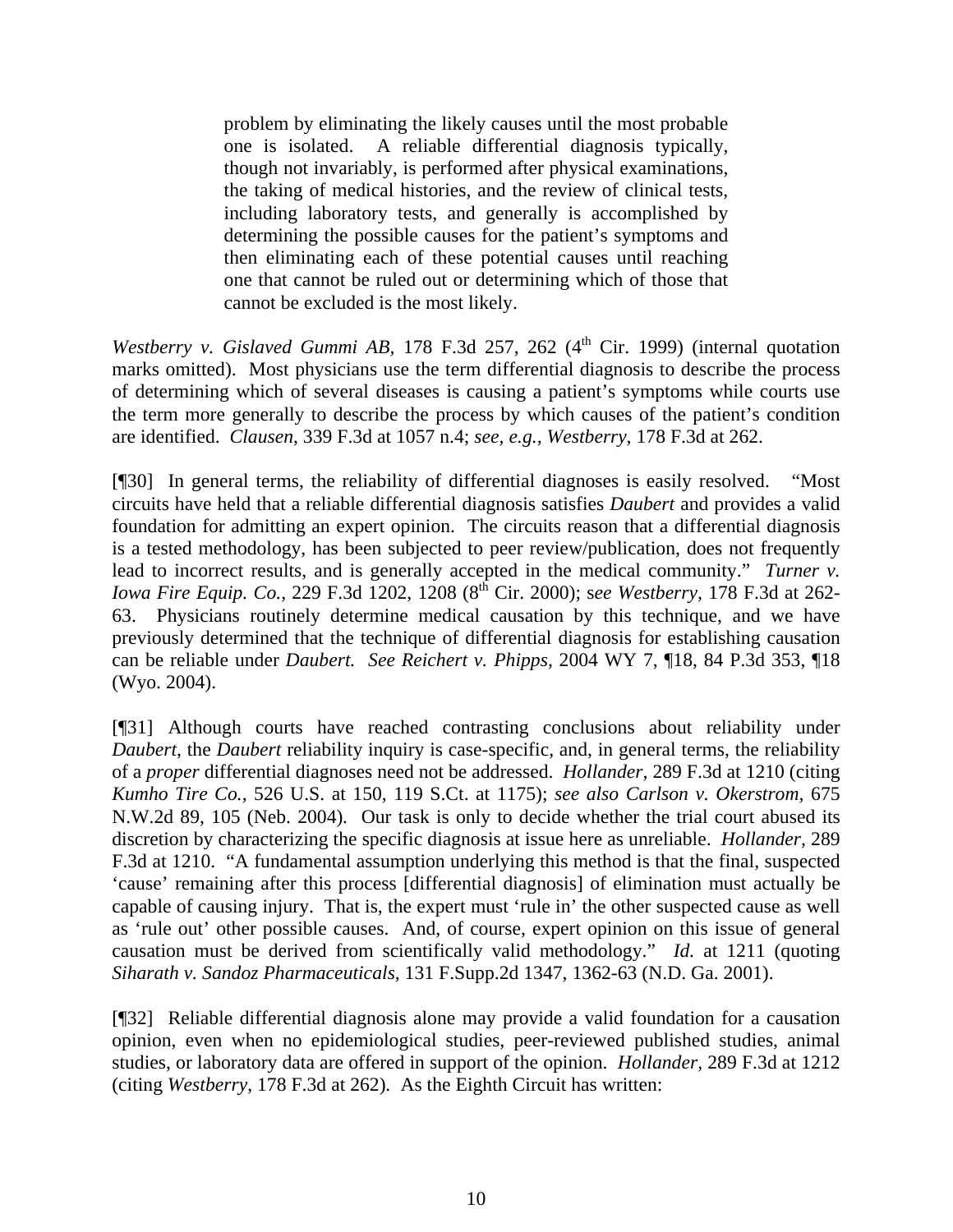We do not believe that a medical expert must always cite published studies on general causation in order to reliably conclude that a particular object caused a particular illness. The first several victims of a new toxic tort should not be barred from having their day in court simply because the medical literature, which will eventually show the connection between the victims' condition and the toxic substance, has not yet been completed. If a properly qualified medical expert performs a reliable differential diagnosis through which to a reasonable degree of medical certainty, all other possible causes of the victims' condition can be eliminated, leaving only the toxic substance as the cause, a causation opinion based on that differential diagnosis should be admitted.

*Hollander,* 289 F.3d at 1212 (quoting *Turner,* 229 F.3d at 1209).

[¶33] "Even with all the advances of medical science, the practice of medicine remains an art. A properly conducted and explained differential diagnosis is not 'junk science.' If a differential diagnosis provides a sufficient basis on which to prescribe medical treatment with potential life-or-death consequences, it should be considered reliable enough to assist a fact finder in understanding certain evidence or determining certain fact issues." *Coastal Tankships, U.S.A., Inc.. v. Anderson,* 87 S.W.3d 591, 604-05 (Tex. App. 2002). Courts that accept the differential diagnosis as reliable will permit it to establish legal causation when applied to an illness with some unknown causes. "Such a bright-line rule would be unduly restrictive in a world in which many things are not or cannot be known with absolute certainty." *Id.* at 605 n.25; *see Westberry*, 178 F.3d at 265; *c.f.*, *Cooper v. Smith & Nephew, Inc.*, 259 F.3d 194, 202 (4th Cir. 2001) (outside toxic-tort context, relying on *Westberry* for same). "A differential diagnosis that fails to take serious account of other potential causes may be so lacking that it cannot provide a reliable basis for an opinion on causation. However, a medical expert's causation conclusion [based on a differential diagnosis] should not be excluded because he or she has failed to rule out every possible alternative cause of a plaintiff's illness. The alternative causes suggested by a defendant affect the weight that the jury should give the expert's testimony and not the admissibility of that testimony." *Westberry*, 178 F.3d at 265 (citation and internal quotation marks omitted); *see also Cooper*, 259 F.3d at 202.

[¶34] Depending on how the injury occurred, a tort action involves either general negligence, product liability or a toxic tort. Most of the law that we have recited above involved either product liability or toxic tort actions prosecuted in federal courts where federal courts require that proof of causation be produced for two components, general and specific.<sup>3</sup> A. A. White, *The Admissibility of Differential Diagnosis Testimony to Prove* 

 $\overline{a}$ 

<sup>&</sup>lt;sup>3</sup> General causation deals with whether the substance at issue, *e.g.*, silicone, can cause diseases or disorders in people in general. Specific causation focuses upon whether the substance, *e.g.,* silicone, was in fact the cause of the ailments or symptoms in the particular patient. Claims must provide admissible evidence of both general and specific causation for these two types of claims. White, *supra*, at 110.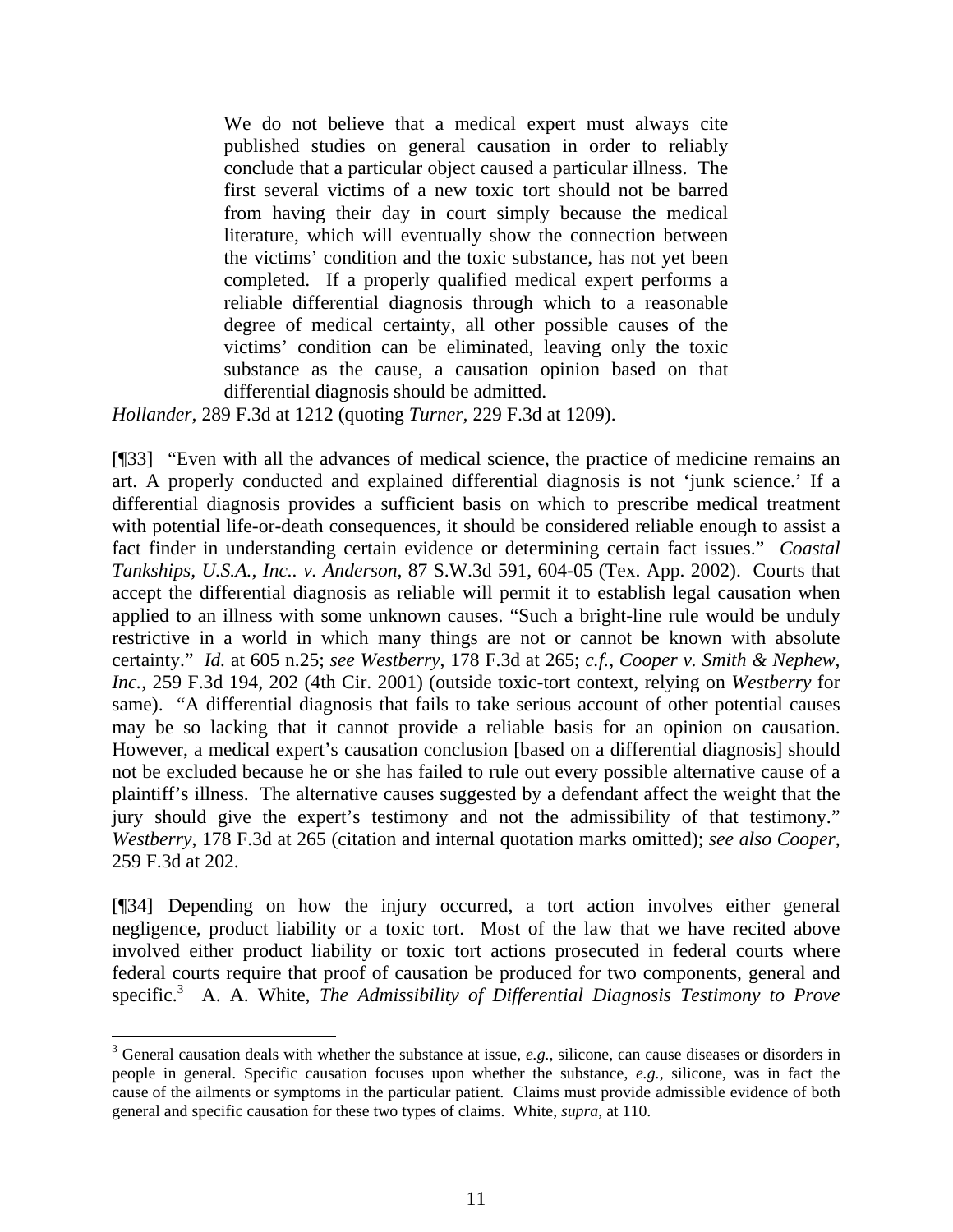*Causation in Toxic Tort Cases: The Interplay of Adjective and Substantive Law,* 64 Law & Contemp. Probs. 107, 110 (2001). We have previously held that electricity is not a product and plainly this case does not involve toxic tort allegations. *Wyrulec Co. v. Schutt,* 866 P.2d 756, 760 (Wyo. 1993). Easum's injuries present a general tort claim; however, we believe that this case requires that we determine both general and specific causation.

## **Reliability of Dr. Hooshmand's Differential Diagnosis**

[¶35] Dr. Hooshmand's conclusions established both general and specific causation. He established general causation with evidence that electrical shock can cause harm to humans receiving them and established specific causation by evidence that the electrical shocks received by Easum did in fact cause the onset of his RSD. As our previous discussion indicates, the harm produced on dairy farms by stray voltage is well-established. For many years, Dr. Hooshmand has studied the effects of electrical injury on human patients and concluded that electrical injury can produce disease or disorders in patients. Among his patients were a number of dairy farmers, all of whom received electrical shocks of varying degrees and later suffered illnesses. Dr. Hooshmand believed that the shocks caused the illnesses in those particular patients. Studies show that electric shock can cause trauma to nerve and tissue, and animal studies, usually involving dairy herds, show that very low voltages can have devastating physical effects upon cattle. Dr. Hooshmand properly relied upon studies finding that electrical voltage can seriously harm dairy herds and his own studies as support for the general proposition that electricity, even at low levels, can harm humans. Whether his conclusion is sound presents a jury question; however, reliance upon these studies is not an improper methodology.

[¶36] Dr. Hooshmand determined that Easum had suffered illness as the result of harm caused by sustained incidences of electric shock and further concluded that Easum suffered from RSD. From this conclusion, the district court determined that no reliable scientific methodology established that low levels of electric current will cause RSD. These last two conclusions, however shaky, present jury questions. The district court's proper focus should have been the reliability of Dr. Hooshmand's opinion that Easum's condition was caused by sustained incidences of electric shock. To make that determination, the focus must be on whether Dr. Hooshmand properly used the technique of differential diagnosis to decide that sustained electric shocks produced illness in Easum.

[¶37] A differential diagnosis is properly performed when objective tests are used to rule out as many causes as possible. Easum's medical history indicated that he had no symptoms before experiencing shocks and began experiencing symptoms while receiving shocks over a sustained period. Several doctors and Dr. Hooshmand performed numerous objective tests that ruled out other causes of injury and confirmed physical injury consistent with electrical shock. Dr. Hooshmand reviewed Easum's medical history, conducted days of physical examination and testing, relied upon this testing and that of other specialists to eliminate other possible diagnoses, and reviewed electrical injury information and medical studies. Dr. Hooshmand properly evaluated and diagnosed Easum using standard medical procedure and